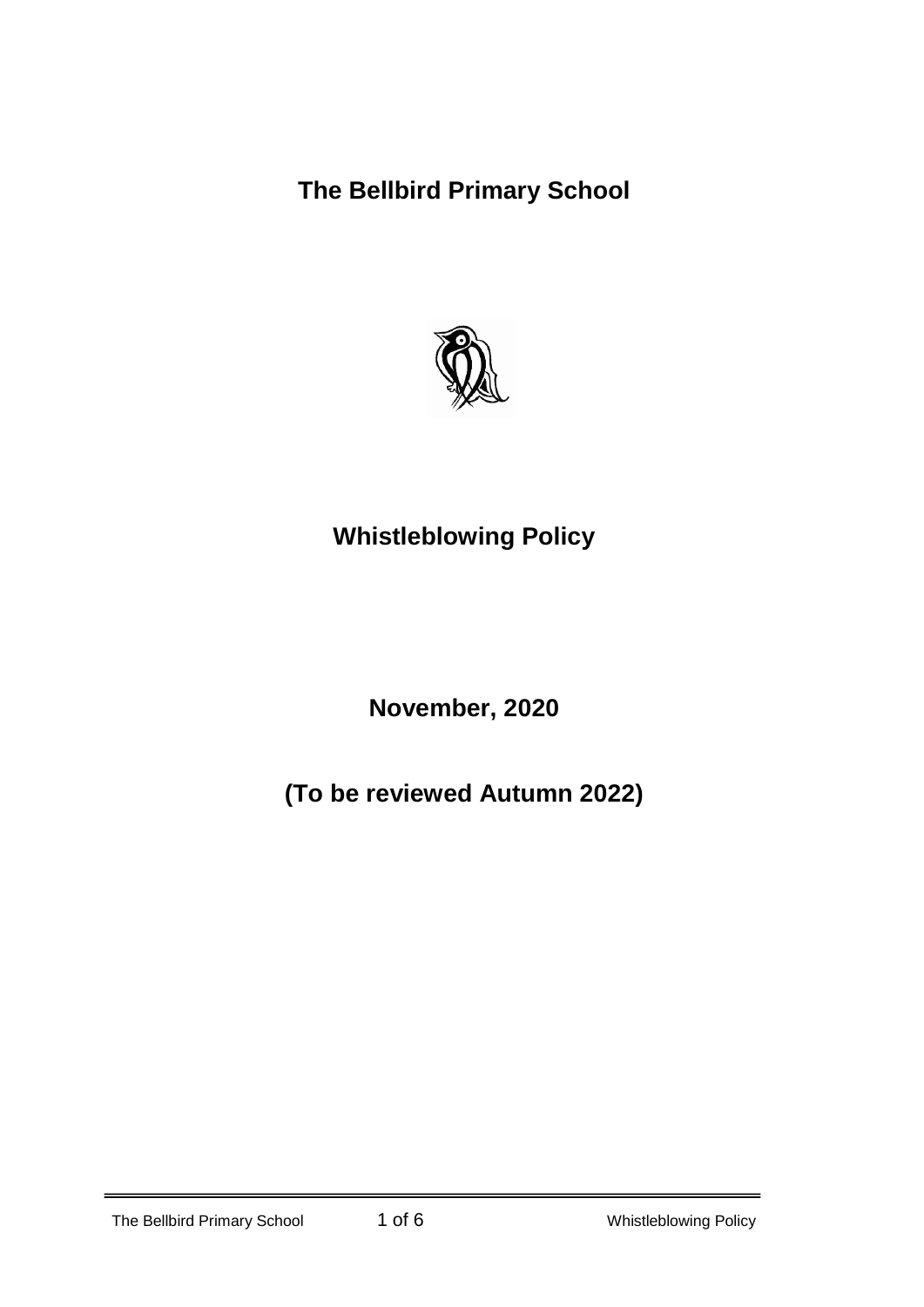## **Introduction**

This Policy has been developed to ensure that an internal mechanism exists for dealing with concerns raised by staff that are considered 'protected disclosures' under the Public Interest Disclosure Act, (1998) and associated DfE guidance 2013 provide a systematic process to be followed when making and/or investigating such a disclosure.

The Whistleblowing Policy is intended to cover any concerns that fall outside the scope of other policies. Concerns that could be raised under the policy include:

- Sexual, physical or emotional abuse of pupils or other individuals
- Conduct which is an offence or a breach of law
- Disclosures related to miscarriages of justice
- Health & Safety risks, including risks to the public as well as employees
- Damage to the environment
- Unauthorised use of public funds
- Action that is contrary to the Council's financial procedures or contract regulations
- Possible fraud, corruption or financial irregularity
- Actions that is against the Governors standing orders and policies
- Practise that falls below established standards or practice
- Other improper or unethical conduct.

## **Raising a Concern**

To Whom: Before blowing the whistle workers should use team meetings and other opportunities to raise questions and seek clarification on issues that concern them.

Staff should raise concerns with their immediate manager or manager's superior. Alternatively, depending on the seriousness and sensitivity of the issues and who is involved, a member of staff may approach the Headteacher or Chair of Governors.

## How:

Concerns should be raised in writing and include:

- reference to the fact that it is a whistleblowing disclosure;
- the background and history of the concerns;
- names, dates and places (where possible); and
- the reasons why the member of staff is particularly concerned about the situation.

Staff who feel unable to put the concern in writing, can telephone or meet the appropriate manager.

#### Representation

In some cases it may be appropriate for a member of staff to ask his/her trade union to raise a matter on his/her behalf.

## **Responding to a Concern**

The action taken by the School will depend on the nature of the concern. The matters\* raised may:

- be investigated internally by an appropriate manager;
- be referred to the Police:
- be referred to the Local Authority; and/or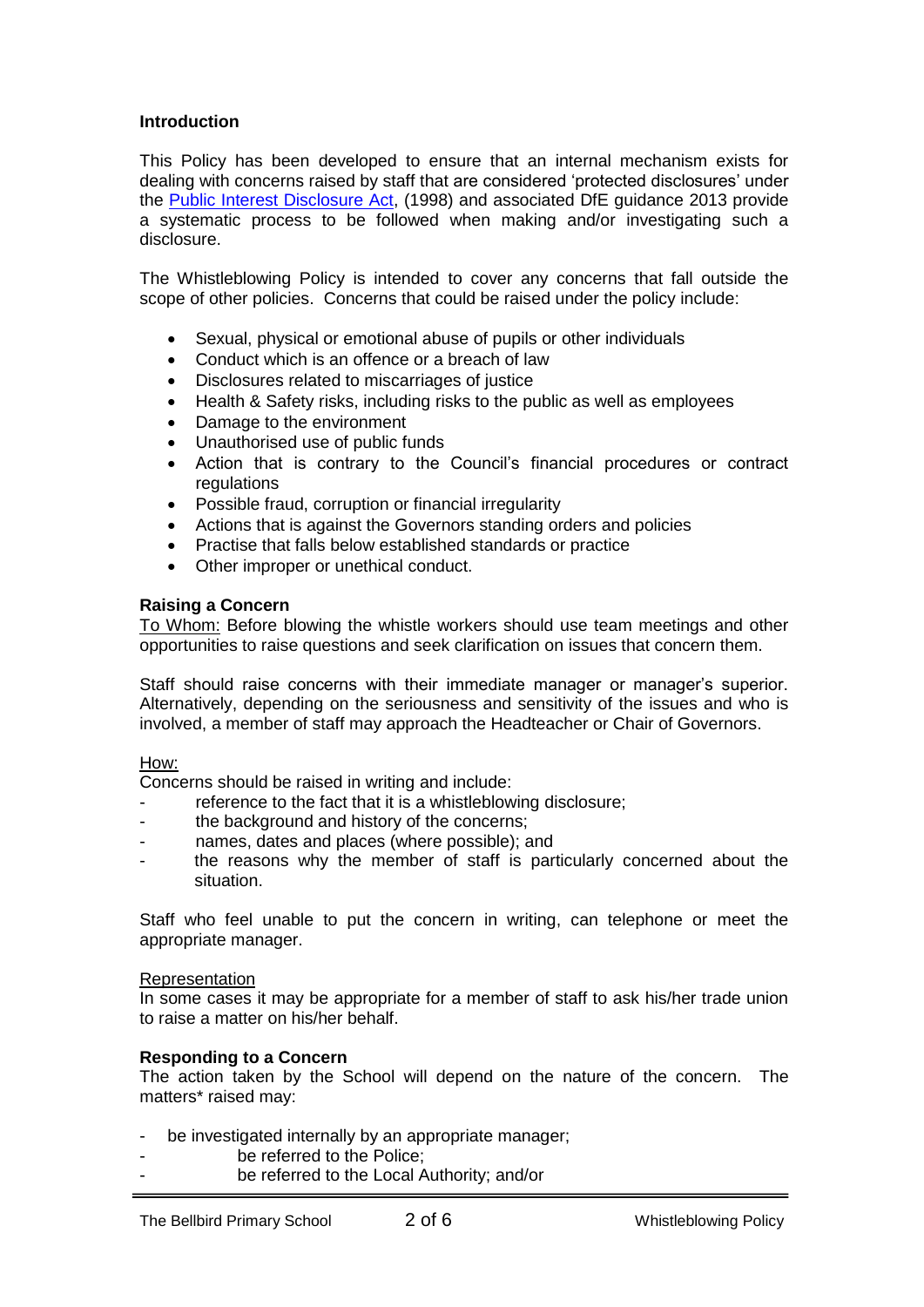form the subject of an independent inquiry.

\**All issues will be referred to the Headteacher for record keeping/monitoring purposes.*

## **Support and Protection**

'Blowing the whistle' can be difficult and stressful. Managers will ensure that they do their best to protect the identity of the member of staff raising the concern and that he/she is not subjected to harassment or victimisation from others. The member of staff will be given the contact details of people who can offer support and advice, e.g. trade union representatives, and will be offered access to the Local Authority counselling scheme. The only exception to this shall be where the whistleblower themselves gives written permission to do so.

#### Initial Enquiries

In order to protect individuals and the School, initial enquiries (usually involving a meeting with the individual raising the concern) will be made to decide whether an investigation is appropriate and, if so, what form it should take. Normally concerns or allegations that raise issues that fall within the scope of other policies/procedures (e.g. child protection, health & safety or discrimination issues) will be addressed under those procedures.

Some concerns may be resolved at this initial stage simply, by agreed action or an explanation regarding the concern, without the need for further investigation.

#### Investigation

The Headteacher, or Chair of Govenors will investigate the concerns thoroughly, ensuring that a written response can be provided **within ten working days**.

The response should include details of how the matter was investigated, conclusions drawn from the investigation, and whom to contact should the member of staff be unhappy with the response and wish to raise the matter externally.

If the investigation cannot be completed within the timescale above, the member of staff should receive a response that indicates:

- progress to date;
- how the matter is being dealt with; and
- how long it will take to provide a final response.

Copies of all correspondence should be sent to the Chair of Governors for record keeping/monitoring purposes.

#### Untrue Allegations

If a member of staff makes an allegation in good faith, but it is not confirmed by the investigation, no action will be taken against that member of staff. If, however, there is clear evidence that a member of staff has made malicious or vexatious allegations, disciplinary action may be taken against that individual in accordance with the School's disciplinary procedures.

The Bellbird Primary School **3 of 6** Whistleblowing Policy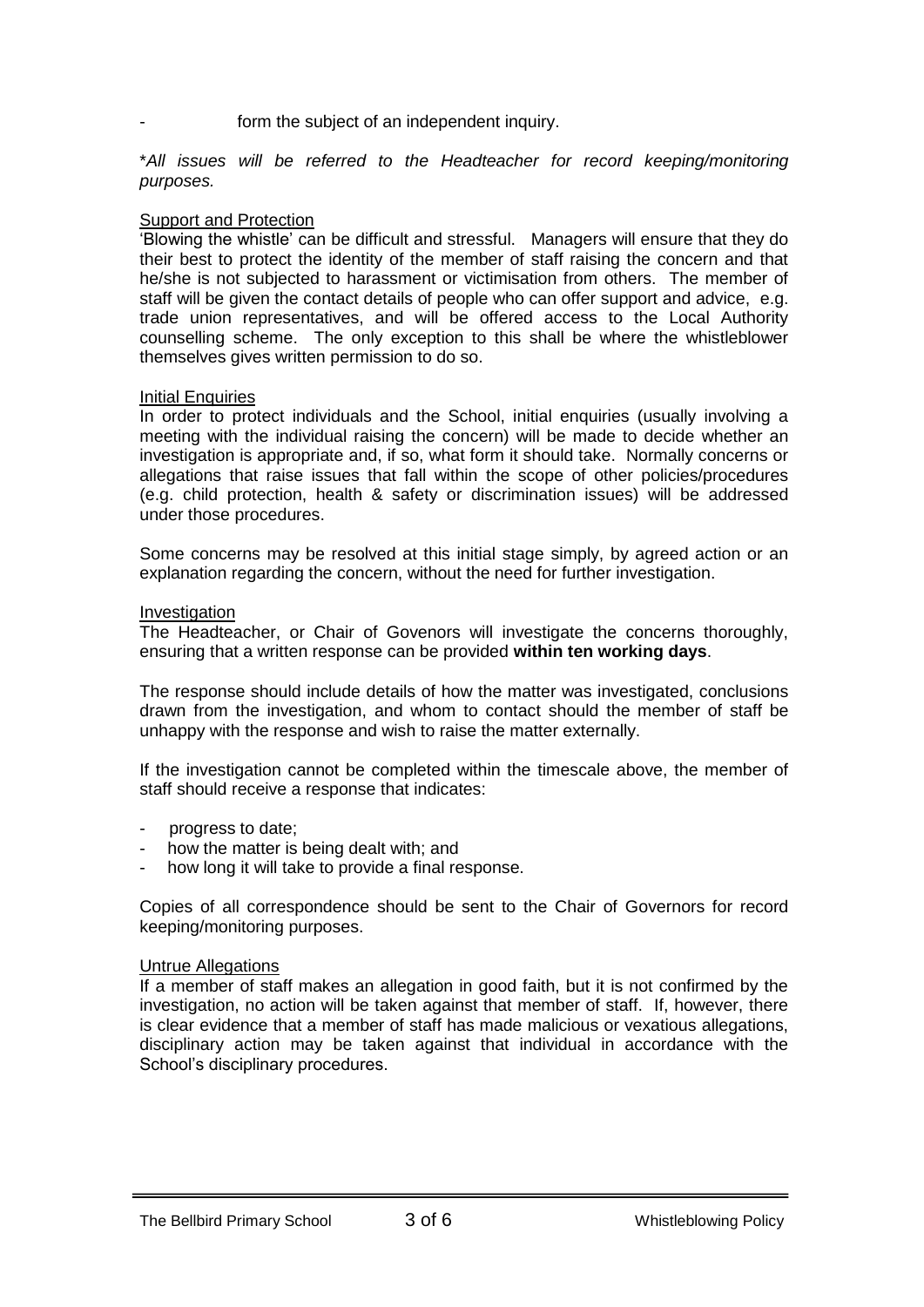## Unfounded Allegations

Following investigation, if an allegation is confirmed as unfounded this should be notified to the member of staff who raised the concern, who will be informed that the School deems the matter to be concluded and that it should not be raised again unless new evidence becomes available.

#### **Records**

The School is required to maintain records of whistleblowing cases, and the outcomes, including actions taken to resolve the issues raised. This is for recruitment purposes.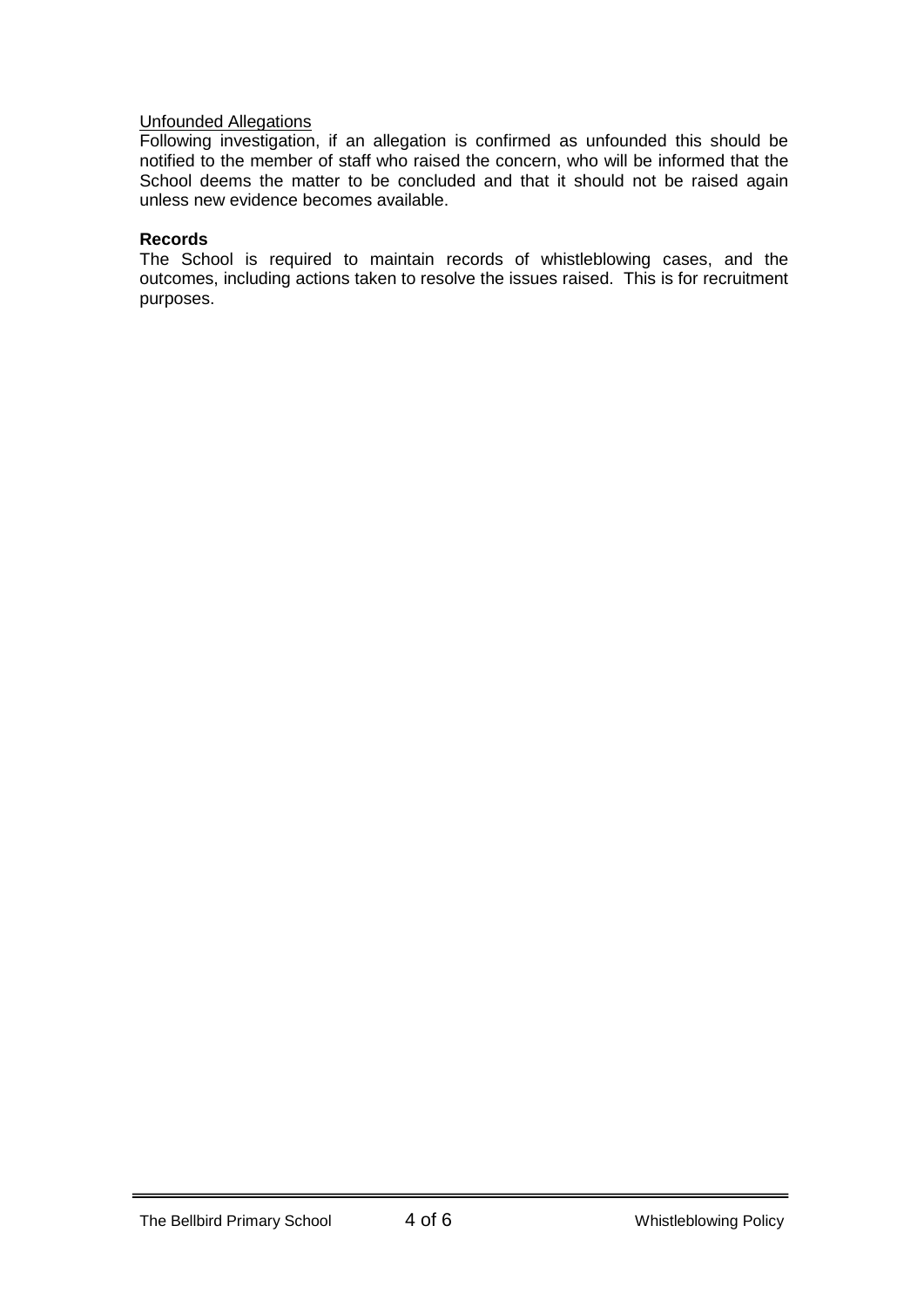# **Whistle Blowing Policy –Guidance for Employees**

This guidance is written for staff working with children and should be read in conjunction with The Bellbird Primary School's Whistle Blowing Policy.

Staff must acknowledge their individual responsibilities to bring matters of concern to the attention of senior management. Although this can be difficult, this is particularly important where the welfare of children may be at risk.

You may be the first to recognise that something is wrong but may not feel able to express your concerns out of a feeling that this would be disloyal to colleagues or you may fear harassment or victimisation. These feelings, however natural, must never result in a child or young person continuing to be unnecessarily at risk. Remember it is often the most vulnerable children or young persons who are targeted. These children need someone like you to safeguard their welfare.

## *Don't think what if I'm wrong - think what if I'm right*

#### **Reasons for whistle blowing**

- Each individual has a responsibility for raising concerns about unacceptable practice or behaviour
- To prevent the problem worsening or widening
- To protect or reduce risks to others
- To prevent becoming implicated yourself

## **What stops people from whistle blowing**

- Starting a chain of events which spirals
- Disrupting the work or project
- Fear of getting it wrong
- Fear of repercussions or damaging careers
- Fear of not being believed

## **How to raise a concern**

- You should voice your concerns, suspicions or uneasiness as soon as you feel you can. The earlier a concern is expressed the easier and sooner it is possible for action to be taken
- Try to pinpoint what practice is concerning you and why
- Approach someone you trust and who you will believe will respond
- Make sure you get a satisfactory response don't let matters rest
- Ideally you should put your concerns in writing.
- A member of staff is not expected to prove the truth of an allegation but you will need to demonstrate sufficient grounds for the concern.

## **What happens next?**

- You should be given information on the nature and progress of any enquiries
- Your employer has a responsibility to protect you from harassment or victimisation
- No action will be taken against you if the concern proves to be unfounded and was raised in good faith